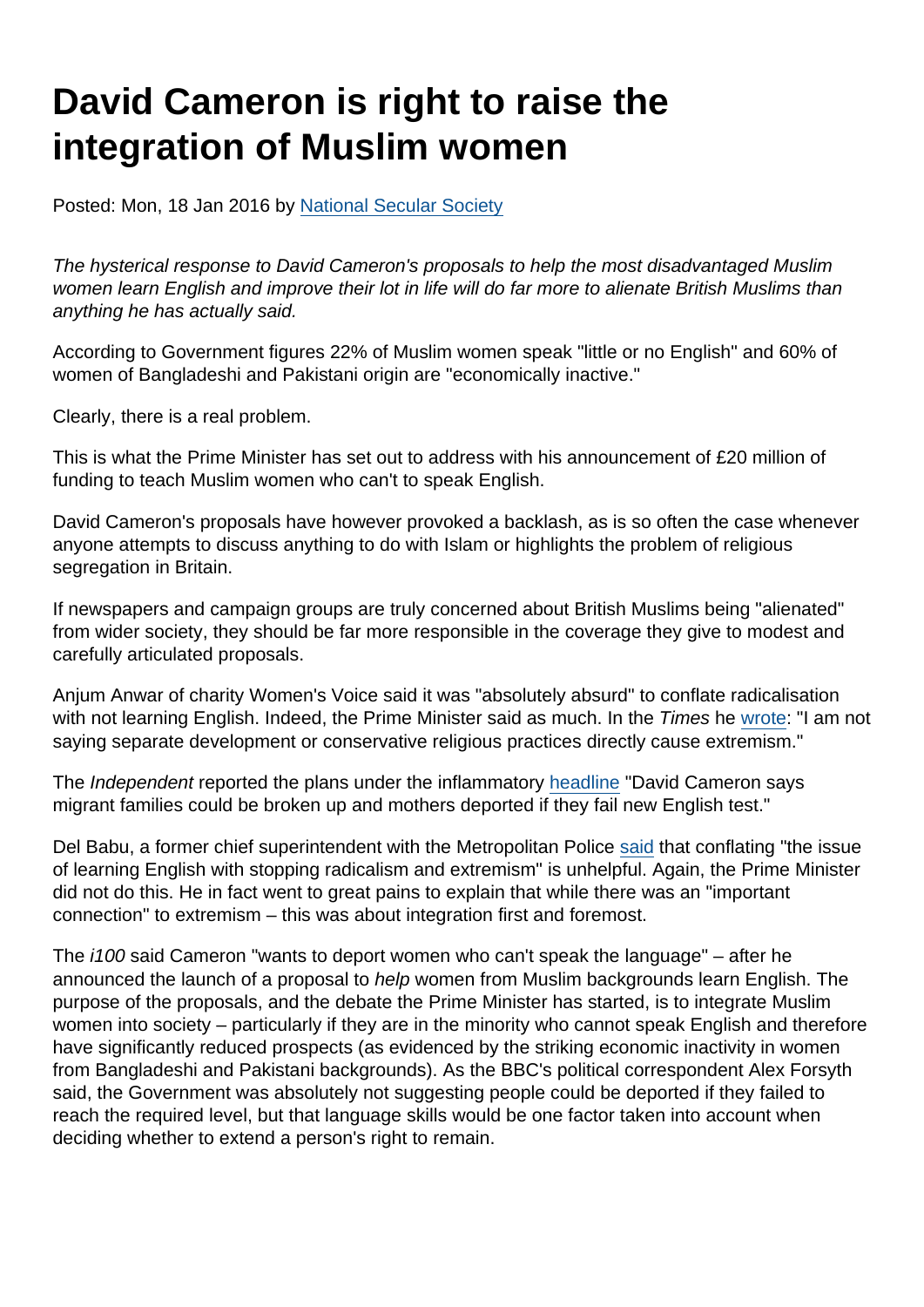But that didn't stop Lib Dem leader Tim Farron calling Cameron's announcement "dog-whistle politics at its best" (presumably he meant worst). Shadow Home Secretary Andy Burnham said that David Cameron "risks doing more harm than good" with a "clumsy and simplistic approach to challenging extremism is unfairly stigmatising a whole community."

He added: "There is a real danger that it could end up driving further radicalisation, rather than tackling it."

If this is not within the acceptable limit of debate, if even these proposals are "dog-whistle" politics, then the void left by these discussion will be picked up by the far right.

A far more likely driver of radicalisation is the sort of hysterical reporting about what the Prime Minister has said, and doing nothing and allowing the gulf between British Muslim communities and the rest of the country to grow even wider. In the view of the National Secular Society, the Prime Minister is absolutely right to raise these issues.

We particularly welcome the review of the role of Britain's religious councils, including Sharia courts, in an effort to confront men who exert "damaging control over their wives, sisters and daughters".

We share the Prime Minister's aspiration for Britain to be "more assertive about our liberal values, clearer about the expectations we place on those who come to live here". His view that courts and schools should be free to implement policies prohibiting the wearing of face veils is to be welcomed. Like us, he does not favour an outright ban on face veils – but recognises that there's nothing unreasonable about expecting them to be removed in the interests of security or when communication is paramount.

While the Prime Minister's new policy announcement is directed towards the particularly acute language problem that exists in Pakistani and Bangladeshi heritage communities, the Prime Minister stressed repeatedly that the policy is not just about singling out Muslims.

As with coverage of the Prevent programme, lurid claims from the media and from campaign groups that Muslims are a "community under siege", "alienated", "targeted" or that their mothers are going to be deported does far more damage to community relations in this country than anything proposed by the Prime Minister.

This narrative is constantly being fed, particularly around the Prevent strategy, and regardless of the facts it is being accepted as fact by many.

It seems that no matter how carefully the Prime Minister sets out his thinking on these issues, how vigorously he stresses the "peace-loving" nature of most British Muslims, how strenuously he denies a "conveyor belt" concept leading from conservative Islam to extremism, that the response is the same.

The indignant statements from 'community leaders' and the politically partisan response from some point to a sad lack of interest in even considering (much less resolving) the segregated society that now exists.

Bradford West MP Naz Shah supported the Prime Minister on the need for Muslim women to learn English. She [asked,](http://www.theguardian.com/politics/blog/live/2016/jan/18/david-camerons-today-interview-politics-live) "with the third and fourth generations, it's perfectly possible to live a life where you never have to speak English because everyone in the shops and services where you live speak your language ... Have we actually undone some of the good work that has been done in